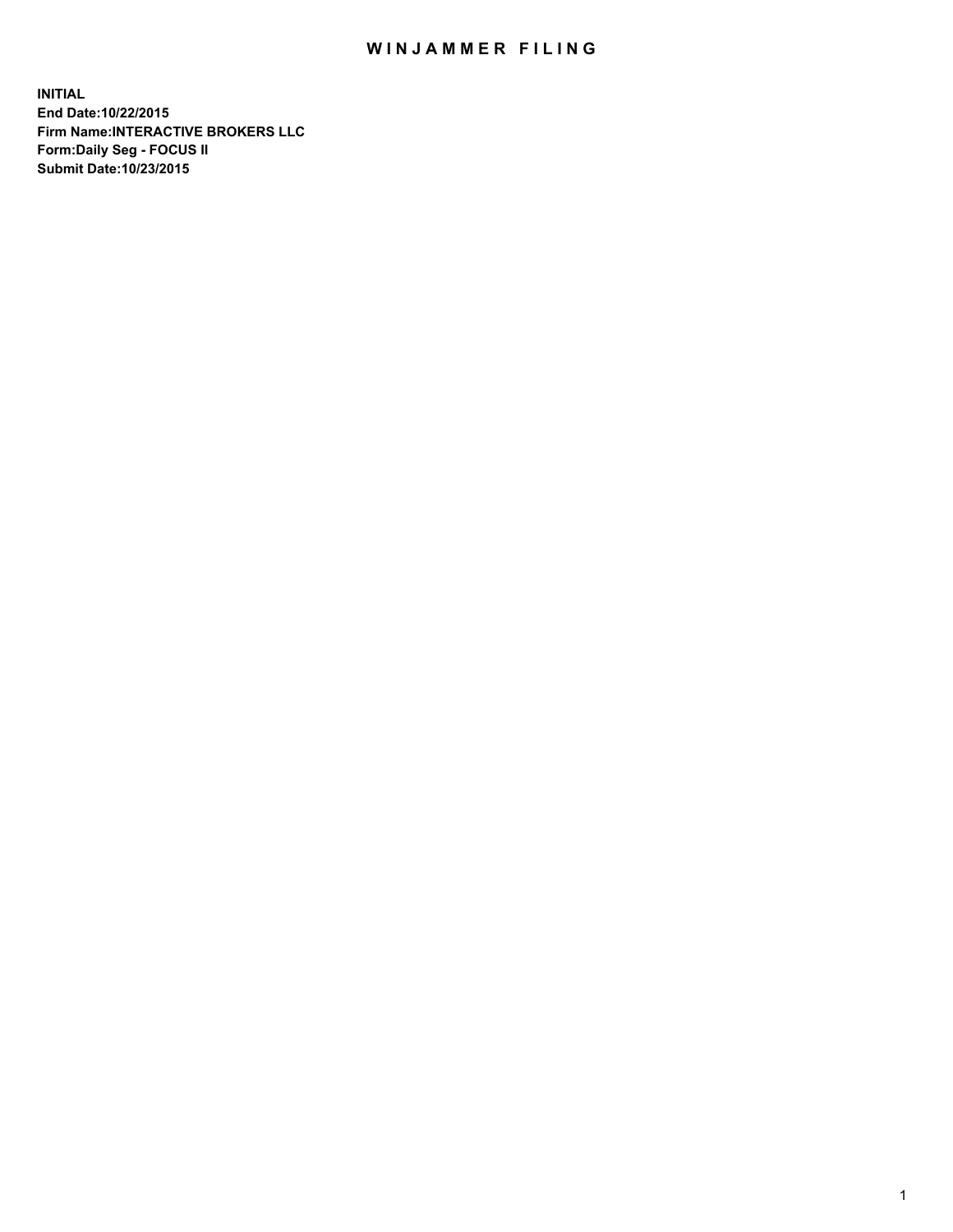## **INITIAL End Date:10/22/2015 Firm Name:INTERACTIVE BROKERS LLC Form:Daily Seg - FOCUS II Submit Date:10/23/2015 Daily Segregation - Cover Page**

| Name of Company<br><b>Contact Name</b><br><b>Contact Phone Number</b><br><b>Contact Email Address</b>                                                                                                                                                                                                                          | <b>INTERACTIVE BROKERS LLC</b><br><b>Alex Parker</b><br>203-618-7738<br>aparker@interactivebrokers.com |
|--------------------------------------------------------------------------------------------------------------------------------------------------------------------------------------------------------------------------------------------------------------------------------------------------------------------------------|--------------------------------------------------------------------------------------------------------|
| FCM's Customer Segregated Funds Residual Interest Target (choose one):<br>a. Minimum dollar amount: ; or<br>b. Minimum percentage of customer segregated funds required:% ; or<br>c. Dollar amount range between: and; or<br>d. Percentage range of customer segregated funds required between:% and%.                         | <u>0</u><br><u>155,000,000 245,000,000</u><br>00                                                       |
| FCM's Customer Secured Amount Funds Residual Interest Target (choose one):<br>a. Minimum dollar amount: ; or<br>b. Minimum percentage of customer secured funds required:%; or<br>c. Dollar amount range between: and; or<br>d. Percentage range of customer secured funds required between: % and %.                          | <u>0</u><br>80,000,000 120,000,000<br>0 <sub>0</sub>                                                   |
| FCM's Cleared Swaps Customer Collateral Residual Interest Target (choose one):<br>a. Minimum dollar amount: ; or<br>b. Minimum percentage of cleared swaps customer collateral required:% ; or<br>c. Dollar amount range between: and; or<br>d. Percentage range of cleared swaps customer collateral required between:% and%. | <u>0</u><br>0 <sub>0</sub><br><u>0 0</u>                                                               |

Attach supporting documents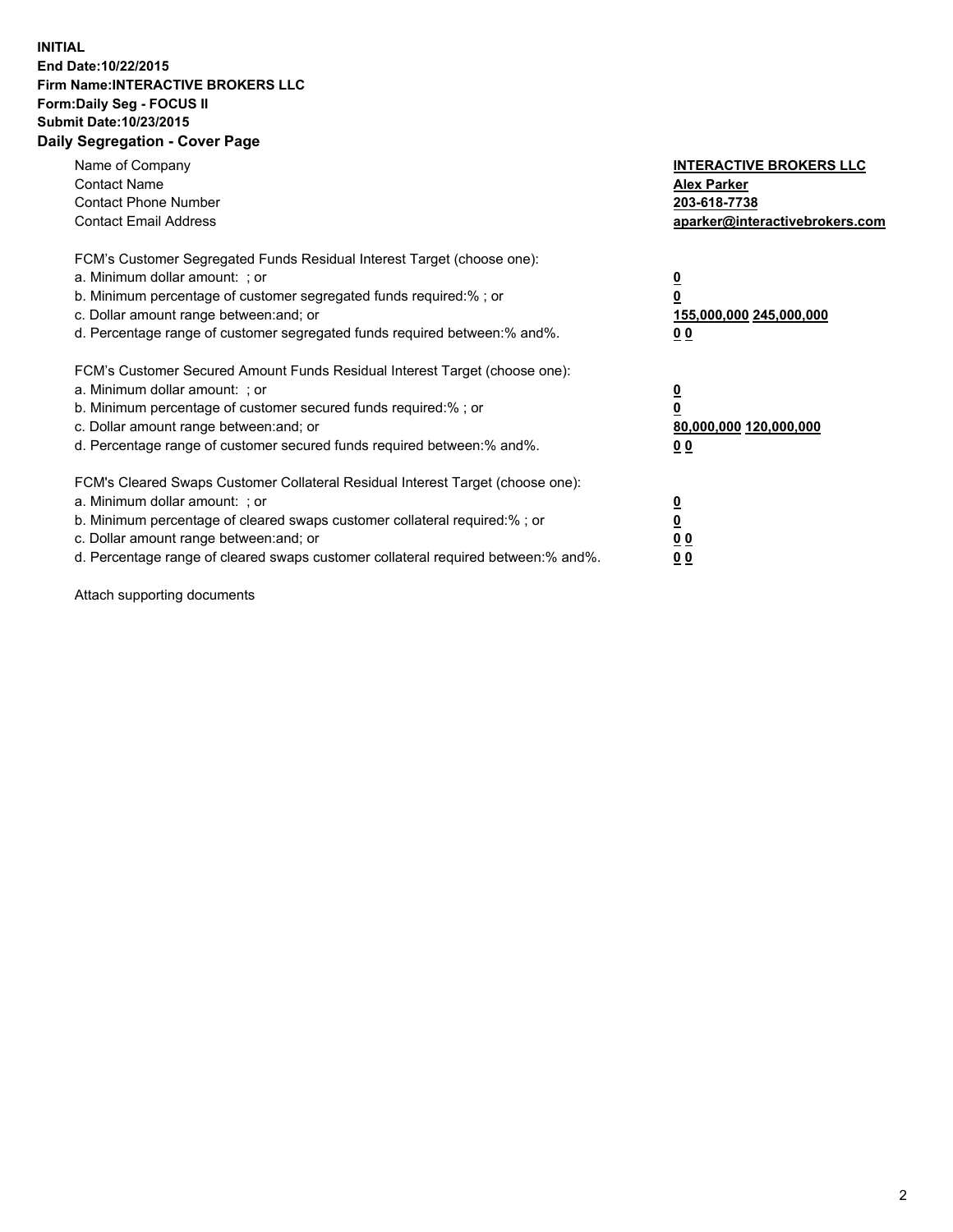## **INITIAL End Date:10/22/2015 Firm Name:INTERACTIVE BROKERS LLC Form:Daily Seg - FOCUS II Submit Date:10/23/2015 Daily Segregation - Secured Amounts**

|     | Dany Ocgregation - Oceanea Annoanta                                                                        |                                  |
|-----|------------------------------------------------------------------------------------------------------------|----------------------------------|
|     | Foreign Futures and Foreign Options Secured Amounts                                                        |                                  |
|     | Amount required to be set aside pursuant to law, rule or regulation of a foreign                           | $0$ [7305]                       |
|     | government or a rule of a self-regulatory organization authorized thereunder                               |                                  |
| 1.  | Net ledger balance - Foreign Futures and Foreign Option Trading - All Customers                            |                                  |
|     | A. Cash                                                                                                    | 341,978,483 [7315]               |
|     | B. Securities (at market)                                                                                  | 0 [7317]                         |
| 2.  | Net unrealized profit (loss) in open futures contracts traded on a foreign board of trade                  | -4,669,873 [7325]                |
| 3.  | Exchange traded options                                                                                    |                                  |
|     | a. Market value of open option contracts purchased on a foreign board of trade                             | 41,154 [7335]                    |
|     | b. Market value of open contracts granted (sold) on a foreign board of trade                               | 41,248 [7337]                    |
| 4.  | Net equity (deficit) (add lines 1.2. and 3.)                                                               | 337,308,516 [7345]               |
| 5.  | Account liquidating to a deficit and account with a debit balances - gross amount                          | 5,136,149 [7351]                 |
|     | Less: amount offset by customer owned securities                                                           | 0 [7352] 5,136,149 [7354]        |
| 6.  | Amount required to be set aside as the secured amount - Net Liquidating Equity                             | 342,444,665 [7355]               |
|     | Method (add lines 4 and 5)                                                                                 |                                  |
| 7.  | Greater of amount required to be set aside pursuant to foreign jurisdiction (above) or line                | 342,444,665 [7360]               |
|     | 6.                                                                                                         |                                  |
|     | FUNDS DEPOSITED IN SEPARATE REGULATION 30.7 ACCOUNTS                                                       |                                  |
| 1.  | Cash in banks                                                                                              |                                  |
|     | A. Banks located in the United States                                                                      | 12,400,149 [7500]                |
|     | B. Other banks qualified under Regulation 30.7                                                             | 0 [7520] 12,400,149 [7530]       |
| 2.  | Securities                                                                                                 |                                  |
|     | A. In safekeeping with banks located in the United States                                                  | 363,707,249 [7540]               |
|     | B. In safekeeping with other banks qualified under Regulation 30.7                                         | 0 [7560] 363,707,249 [7570]      |
| 3.  | Equities with registered futures commission merchants                                                      |                                  |
|     | A. Cash                                                                                                    | $0$ [7580]                       |
|     | <b>B.</b> Securities                                                                                       | $0$ [7590]                       |
|     | C. Unrealized gain (loss) on open futures contracts                                                        | $0$ [7600]                       |
|     | D. Value of long option contracts                                                                          | $0$ [7610]                       |
|     | E. Value of short option contracts                                                                         | 0 [7615] 0 [7620]                |
| 4.  | Amounts held by clearing organizations of foreign boards of trade                                          |                                  |
|     | A. Cash                                                                                                    | $0$ [7640]                       |
|     | <b>B.</b> Securities                                                                                       | $0$ [7650]                       |
|     | C. Amount due to (from) clearing organization - daily variation                                            | $0$ [7660]                       |
|     | D. Value of long option contracts                                                                          | $0$ [7670]                       |
| 5.  | E. Value of short option contracts                                                                         | 0 [7675] 0 [7680]                |
|     | Amounts held by members of foreign boards of trade                                                         |                                  |
|     | A. Cash                                                                                                    | 87,167,482 [7700]                |
|     | <b>B.</b> Securities                                                                                       | $0$ [7710]                       |
|     | C. Unrealized gain (loss) on open futures contracts                                                        | 784,781 [7720]                   |
|     | D. Value of long option contracts                                                                          | 41,162 [7730]                    |
|     | E. Value of short option contracts                                                                         | -41,248 [7735] 87,952,177 [7740] |
| 6.  | Amounts with other depositories designated by a foreign board of trade                                     | 0 [7760]                         |
| 7.  | Segregated funds on hand                                                                                   | $0$ [7765]                       |
| 8.  | Total funds in separate section 30.7 accounts                                                              | 464,059,575 [7770]               |
| 9.  | Excess (deficiency) Set Aside for Secured Amount (subtract line 7 Secured Statement<br>Page 1 from Line 8) | 121,614,910 [7380]               |
| 10. | Management Target Amount for Excess funds in separate section 30.7 accounts                                | 80,000,000 [7780]                |
| 11. | Excess (deficiency) funds in separate 30.7 accounts over (under) Management Target                         | 41,614,910 [7785]                |
|     |                                                                                                            |                                  |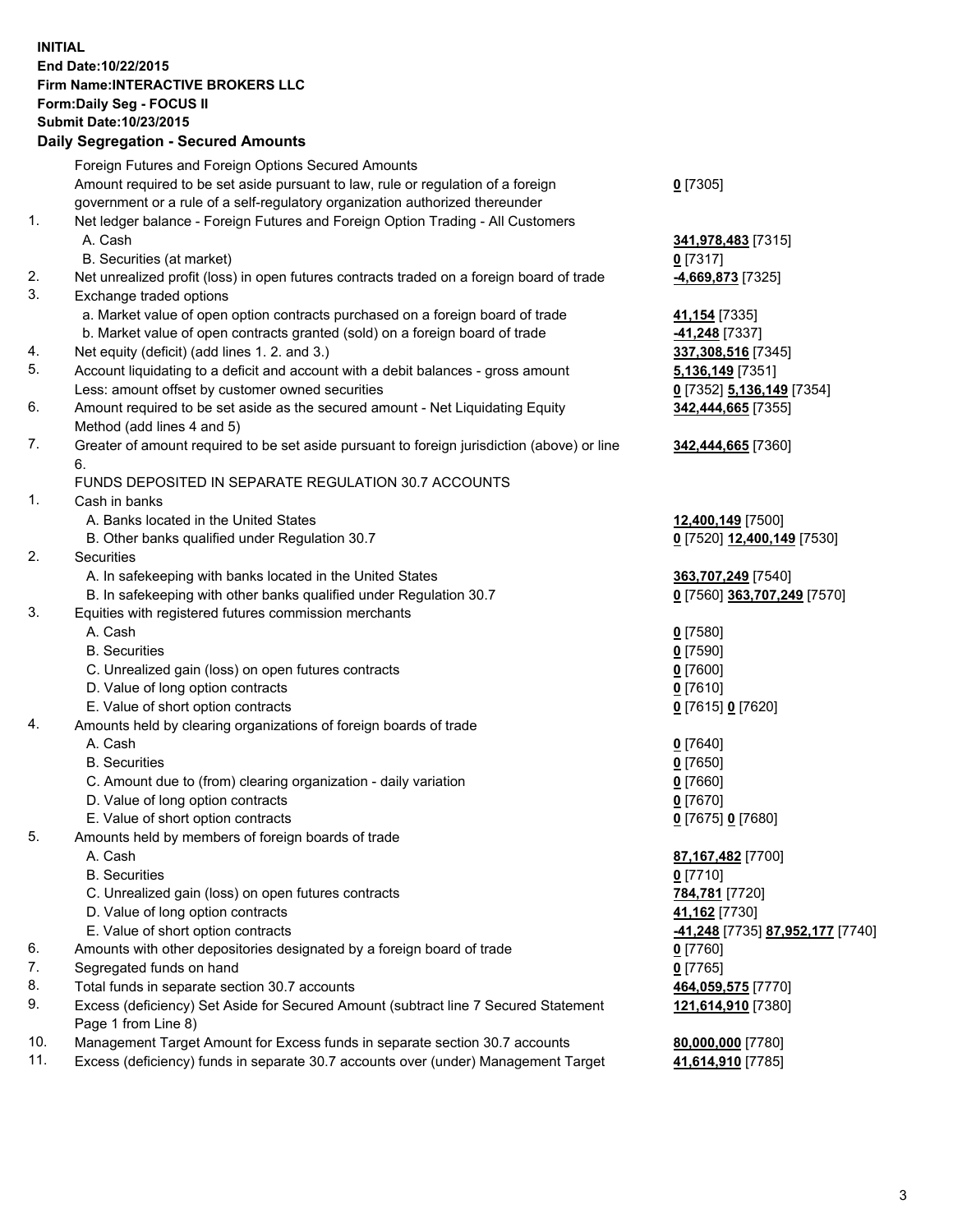**INITIAL End Date:10/22/2015 Firm Name:INTERACTIVE BROKERS LLC Form:Daily Seg - FOCUS II Submit Date:10/23/2015 Daily Segregation - Segregation Statement** SEGREGATION REQUIREMENTS(Section 4d(2) of the CEAct) 1. Net ledger balance A. Cash **2,714,367,451** [7010] B. Securities (at market) **0** [7020] 2. Net unrealized profit (loss) in open futures contracts traded on a contract market **-91,893,574** [7030] 3. Exchange traded options A. Add market value of open option contracts purchased on a contract market **70,296,739** [7032] B. Deduct market value of open option contracts granted (sold) on a contract market **-133,901,612** [7033] 4. Net equity (deficit) (add lines 1, 2 and 3) **2,558,869,004** [7040] 5. Accounts liquidating to a deficit and accounts with debit balances - gross amount **173,665** [7045] Less: amount offset by customer securities **0** [7047] **173,665** [7050] 6. Amount required to be segregated (add lines 4 and 5) **2,559,042,669** [7060] FUNDS IN SEGREGATED ACCOUNTS 7. Deposited in segregated funds bank accounts A. Cash **277,835,812** [7070] B. Securities representing investments of customers' funds (at market) **1,467,170,272** [7080] C. Securities held for particular customers or option customers in lieu of cash (at market) **0** [7090] 8. Margins on deposit with derivatives clearing organizations of contract markets A. Cash **19,856,186** [7100] B. Securities representing investments of customers' funds (at market) **1,069,295,595** [7110] C. Securities held for particular customers or option customers in lieu of cash (at market) **0** [7120] 9. Net settlement from (to) derivatives clearing organizations of contract markets **-15,064,984** [7130] 10. Exchange traded options A. Value of open long option contracts **70,285,382** [7132] B. Value of open short option contracts **-133,890,343** [7133] 11. Net equities with other FCMs A. Net liquidating equity **0** [7140] B. Securities representing investments of customers' funds (at market) **0** [7160] C. Securities held for particular customers or option customers in lieu of cash (at market) **0** [7170] 12. Segregated funds on hand **0** [7150] 13. Total amount in segregation (add lines 7 through 12) **2,755,487,920** [7180] 14. Excess (deficiency) funds in segregation (subtract line 6 from line 13) **196,445,251** [7190] 15. Management Target Amount for Excess funds in segregation **155,000,000** [7194] **41,445,251** [7198]

16. Excess (deficiency) funds in segregation over (under) Management Target Amount Excess